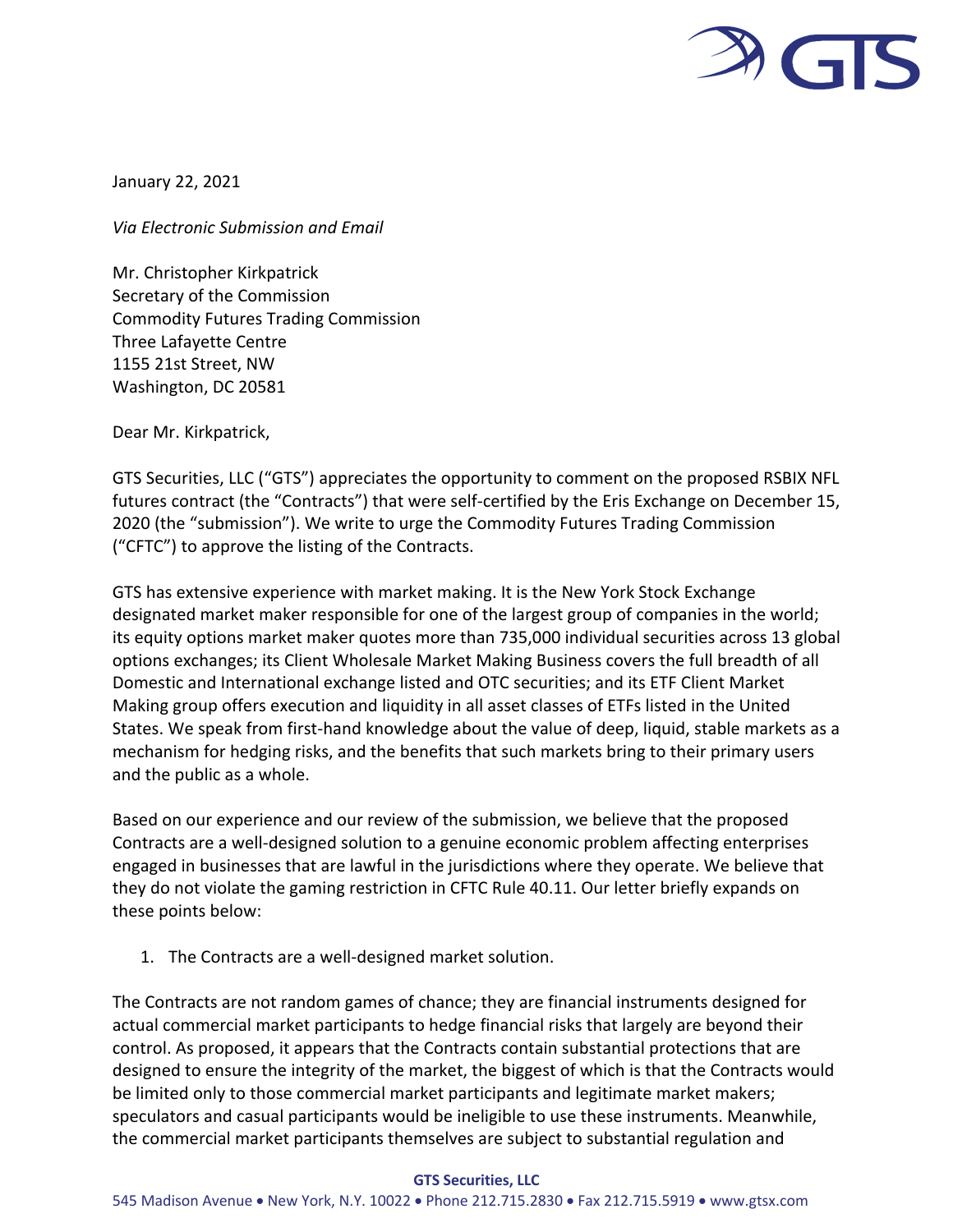

scrutiny to ensure that they are operating within the bounds of the law, and that they are free from illegal influences that could corrupt the market. Given all of this, we agree with Eris Exchange that the Contracts do not violate either the letter of, or the public policy considerations underlying, CFTC Rule 40.11. Moreover, given our deep experience making markets on exchanges around the world, we are confident that the protections afforded to participants are sufficient to ensure a fair and orderly market for the Contracts, and we would strongly consider committing our own capital to facilitate trading as a market maker if the Contracts are approved.

2. The Contracts solve a genuine economic problem.

The business of sports betting is, despite popular misconceptions, a legitimate business. Proprietors (what Eris Exchange refers to as "Licensed Sportsbooks") are licensed by the state in which they operate; they are subject to significant and meaningful restrictions on what they can and cannot do, and with whom they may and may not transact. Significantly, the Licensed Sportsbooks are not directly in the business of betting: while their clients are betting on the outcome of a particular event, the Licensed Sportsbooks attempt to construct an even balance between winners and losers. This is because they make their money by collecting a fee from each side, regardless of the outcome of the bet. In a properly designed sportsbook, the winnings paid to the winners will be funded by the monies invested by the losers, in which case the Licensed Sportsbook has no liability.

If there are too many people on one side of a bet and not enough on the other, the resulting book is unbalanced, and if the bet ends up paying out to the larger (winning) side, the Licensed Sportsbook must cover the difference that the smaller side's losing bets do not cover. As the submission clearly explains, there are several structural reasons why a book may be out of balance, but one of the key reasons is regulatory restrictions that prohibit Licensed Sportsbooks from accepting bets from out-of-state participants. This is common sense: one need only look at Soldier Field on game day to understand that there are huge swaths of fans in Illinois who would never "sell their soul" by betting against the Bears, and only a relative handful of Bearshaters brave enough to bet against them in their home state. Because a Licensed Sportsbook in Illinois can't take bets from out of state, either its book will be imbalanced (the Bears fans will inevitably outnumber the non-Bears fans), or it will have to limit the number of pro-Bears bets it can take, or it will have to post unreasonable (and unprofitable) odds in order to make the bets balance.

In contrast, venue owners and vendors do care whether the home team wins, but that is because they have a direct economic stake in the team's fortunes on the field – if the team makes the playoffs, or at least has a fighting chance, they benefit from higher attendance at games and the possibility of hosting future playoff games. In this way, these businesses are like any other commercial user of the commodities market: they must invest capital upfront for facilities upkeep, staffing, purchasing inventory, marketing, and the like in order to secure a future profit that is uncertain, and the success of which depends on factors beyond their control. Their team's collapse is the sporting equivalent of a drought-induced crop failure – an event that may undo even the most diligently-executed business plan. The Contracts are a

## **GTS Securities, LLC**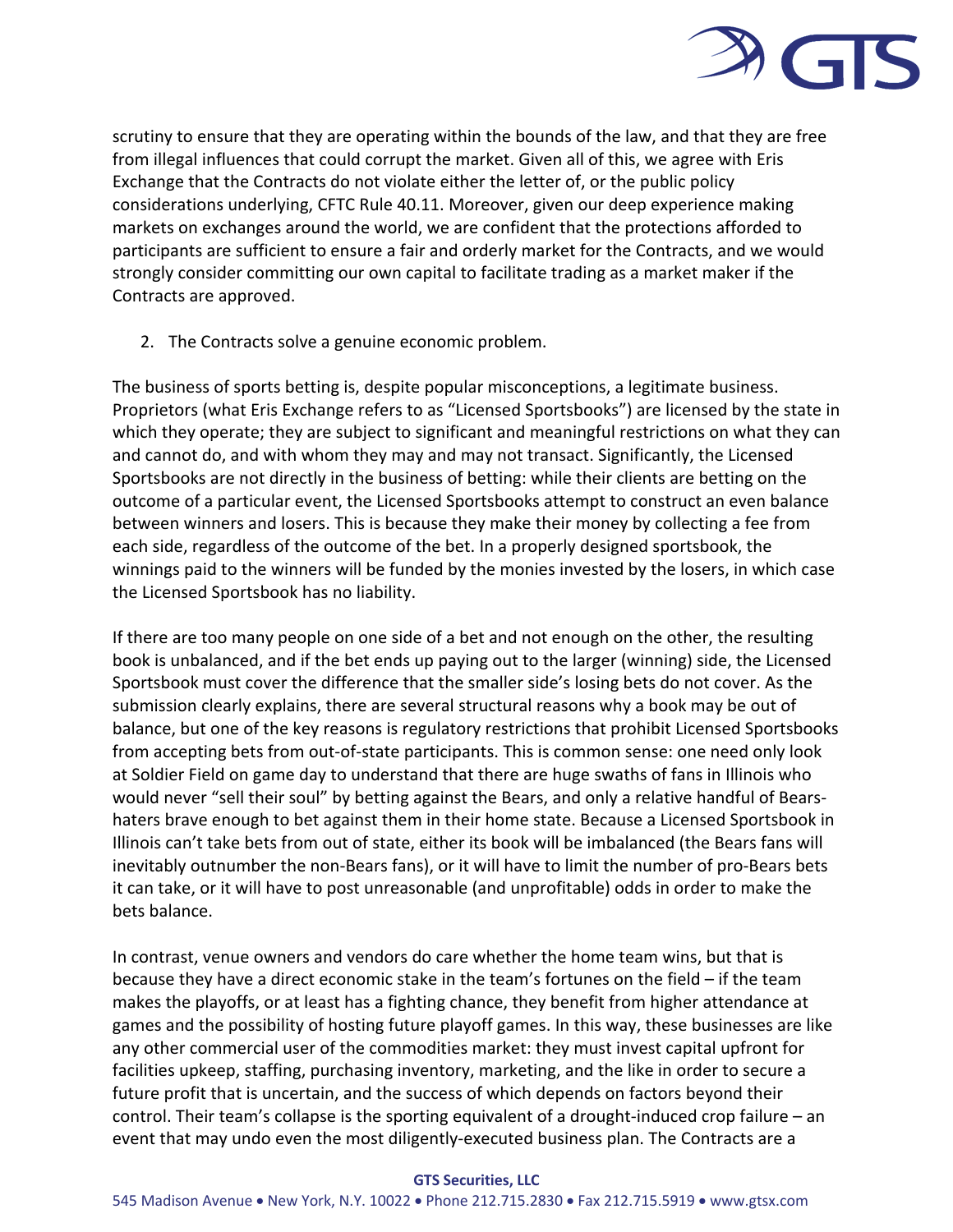

mechanism for the venue owners and vendors to hedge their risk exposure, in the same way that farmers use the commodities markets to protect the prices for their crops.

3. The users of these Contracts are engaged in lawful businesses.

As Eris Exchange plainly describes, the Contracts are limited to commercial users who have legitimate business interests at stake: Licensed Sportsbooks, and the proprietors and vendors who operate adjacent businesses to the sporting event itself – the stadium owner, the vendors who sell food and beverages at the games, the vendors who sell merchandise at the games, and similar businesses that cater to the fans who attend football games. As noted above, these are all legal businesses, operating under the aegis of federal, state, and local regulations, including business licenses, workplace protections, and taxes. Although some of them (the venue owners and vendors) may have a stake in the outcome of a particular game, none of them has influence over the team, the officials, or any other aspect of the game, and thus can have no impact on its outcome.

4. The Contracts do not violate the letter or spirit of CFTC Rule 40.11.

Notwithstanding that the CFTC's Rule 40.11 purports to prohibit event contracts that involve, relate to, or refer to "gaming," neither the commodities laws nor the rule define "gaming" – as Eris Exchange noted in the submissions, the Commission determined to define it on a case-bycase basis. Accordingly, the Commission requested comment on the proper definition of "gaming."

We agree that it is reasonable to evaluate based on the actual facts presented rather than attempting to adopt a single definition that lacks real-world flexibility. Even so, we believe that the questions the Commission promulgated in connection with the submission are too narrow because they take the word "gaming" out of the context in which it appears. <sup>1</sup> To properly interpret the term, it is necessary to restore its context.

The proper mechanism for doing that involves a canon of statutory construction known as *noscitur a sociis* (literally, a word "is known from its associates"), in which courts define an ambiguous term by reference to its associates or neighbors.<sup>2</sup> In this case, the word "gaming" does not occur in Rule 40.11 in a vacuum – it is part of a list of things that are against public policy because they are all illegal – specifically "terrorism," "assassination," "war," or "an activity that is unlawful under any State or Federal law." The regulatory intent from this "parade of horribles" is clear: the commodities laws should not be used to facilitate or promote *illegal* activity. For a specific activity to be proscribed "gaming," therefore, it must be not just

<sup>&</sup>lt;sup>1</sup> To the contrary, the Commission's questions break the rule into discrete components for interpretation, in isolation from each other: Question 1 asks specifically about "gaming," and Question 2 asks about "activity that is unlawful under any State or Federal law."

<sup>2</sup> *See, e.g., Nat'l Muffler Dealers Assn. v. United States*, 440 U.S. 472 (1979) ("[The lower court] confronted what it called the 'lexicographer's task of deciding what is meant by a 'business league'.' Finding no direct guidance in the statute, the court applied the maxim of *noscitur a sociis* ('it is known from its associates,'), and looked 'at the general characteristics of the organizations' with which business leagues were grouped in the statute…") (internal citations omitted).